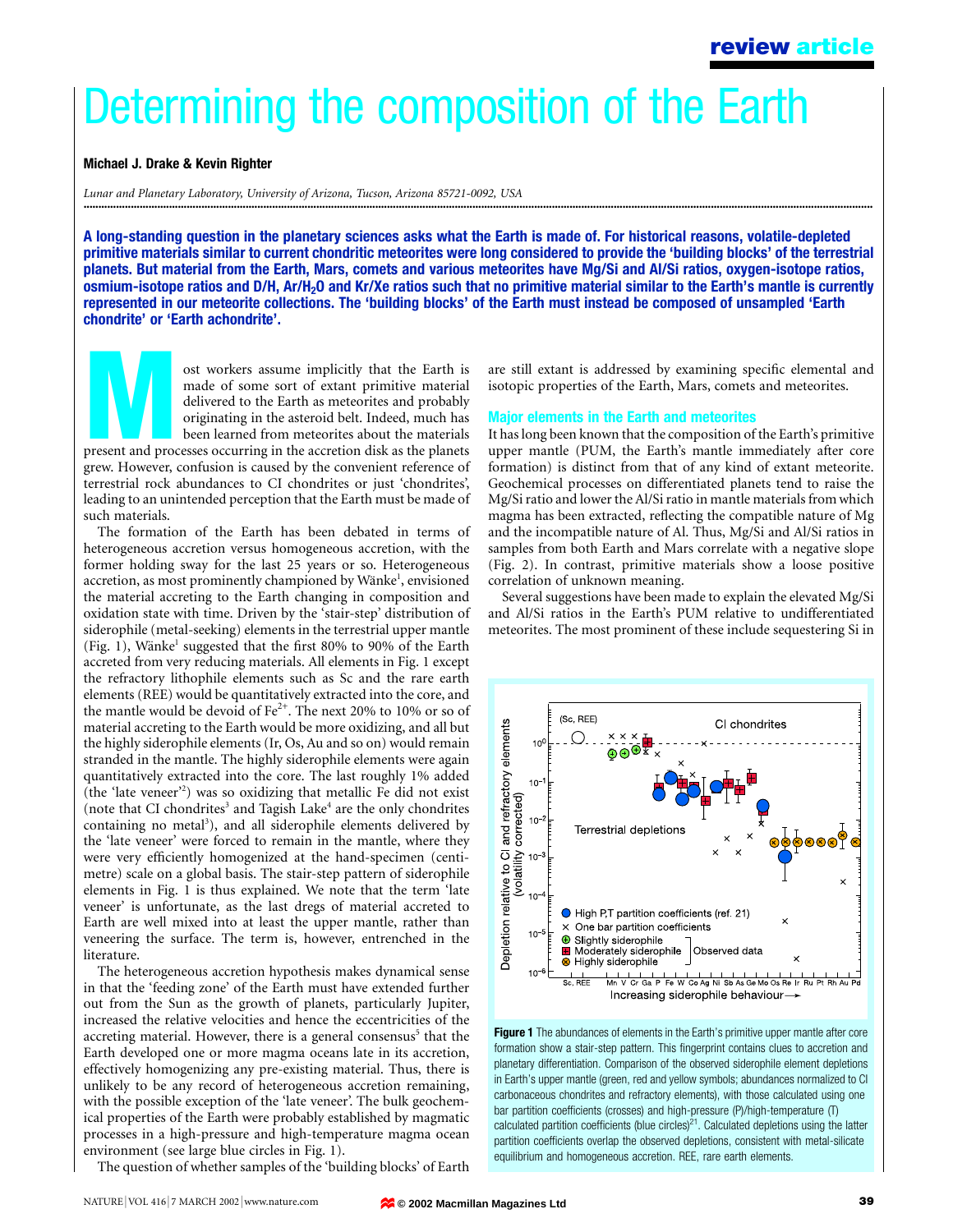the core of the Earth, raising the Mg/Si and Al/Si ratios in the silicate mantle<sup>1,6</sup>, or appealing to the possibility that the lower mantle of the Earth has a different composition from the upper mantle, that is, that PUM is not representative of the bulk mantle<sup>7</sup>.

Although Si can be extracted into metallic cores under very reducing conditions, it is not extracted into metal at or near the iron-wüstite oxygen buffer and at the pressures and temperatures of the base of a magma ocean in sufficient abundance to account for the high Mg/Si ratio of PUM. Further, there is no compelling experimental evidence that Si is extracted into the core under present core-mantle boundary conditions. For example, at the base of a high pressure/temperature terrestrial magma ocean, the metal/silicate partition coefficient for Si (ref. 8) is approximately  $10^{-3}$  to  $10^{-2}$ . It is also inconsistent with the PUM abundances of first-transition-series elements such as V, Cr and Mn, because they would be depleted far below observed abundances if conditions were sufficiently reducing to allow Si to dissolve in the Earth's core<sup>9</sup>.

The question of whether the composition of the lower mantle is different from the upper mantle is more complicated. If the lower mantle, constituting 68% by volume of the mantle, has a different bulk composition from PUM, then arguments about the bulk composition of the silicate Earth based on PUM are flawed. Certainly distinct radiogenic isotopic reservoirs have evolved and been preserved over time, but these systems by their very utility are intensely sensitive to geochemical fractionation events associated with mantle melting (Rb/Sr, Sm/Nd), atmospheric outgassing (I/ Xe) and core segregation (U/Pb), for example. The existence of these reservoirs does not imply the existence of distinct reservoirs with radically different major-element compositions.

Indeed, most geophysical measurements are at least consistent with the upper and lower mantle having broadly the same composition. Electrical conductivity measurements on magnesiowüstite<sup>10</sup> indicate that the lower mantle must have the same molar  $Mg/(Mg + Fe)$  ratio as the upper mantle. Ito and Takahashi<sup>11</sup>

showed that the isochemical transformation of  $(Mg,Fe)_{2}SiO<sub>4</sub>$ (spinel) with the upper-mantle molar  $Mg/(Mg + Fe)$  ratio of 0.9 to  $(Mg,Fe)SiO<sub>3</sub> (Mg-perovskite)$  and  $(Mg,Fe)O$  (magnesiowüstite) is sharp to less than 6 km and perhaps as sharp as 1.5 km at 660 km depth, in agreement with seismic evidence for a sharp boundary. Thermal expansivity measurements<sup>12</sup> show that a change in chemistry (higher Fe-content) at 660 km could be compensated by an increase in temperature across the 660-km boundary, precluding evaluation of model compositions of the lower mantle using density comparisons. However, melting curves for Fe, FeO and FeS are consistent with a core-mantle boundary temperature below 3,500 K, implying that there is not a thermal boundary layer at 660 km and that the upper and lower mantle compositions are the same. Seismic tomography shows mixing of material from the upper mantle into the lower mantle and a return flow of lower mantle material into the upper mantle, as does fluid dynamical modelling<sup>13</sup>. Indeed, if the lower mantle was Fe-rich and had a higher density than the upper mantle, the lower and upper mantle would have to convect separately. Thus there is no compelling evidence that the bulk composition of the lower mantle is different from the upper mantle, with the possible exception of the very deep mantle<sup>14</sup>.

It is important to note that there is no such thing as a unique `chondritic' or `average Solar System' composition (Fig. 2). Primitive, undifferentiated meteorites, all of which presumably sample material currently present in the Main Belt of asteroids and are residues of the formation of the inner Solar System, have distinct Mg/Si versus Al/Si ratios in spite of their residence between about 2 and 4 AU. Clearly spatially associated reservoirs in the accretion disk were produced with modestly distinct bulk compositions. Estimates of the Earth's PUM are also distinct from any known type of meteorite. A reasonable conclusion is that the Earth accreted primarily from material with major-element compositions that were distinct from extant primitive meteorite types.





right. The letters R, J, and P refer to estimates of the bulk silicate Earth composition (refs  $38$ ,  $35$  and  $39$ , respectively). The martian fractionation line is defined by Chassigny, shergottites and martian soils and rocks from the Viking and Pathfinder mission<sup>37</sup>. PUM, primitive upper mantle of the Earth.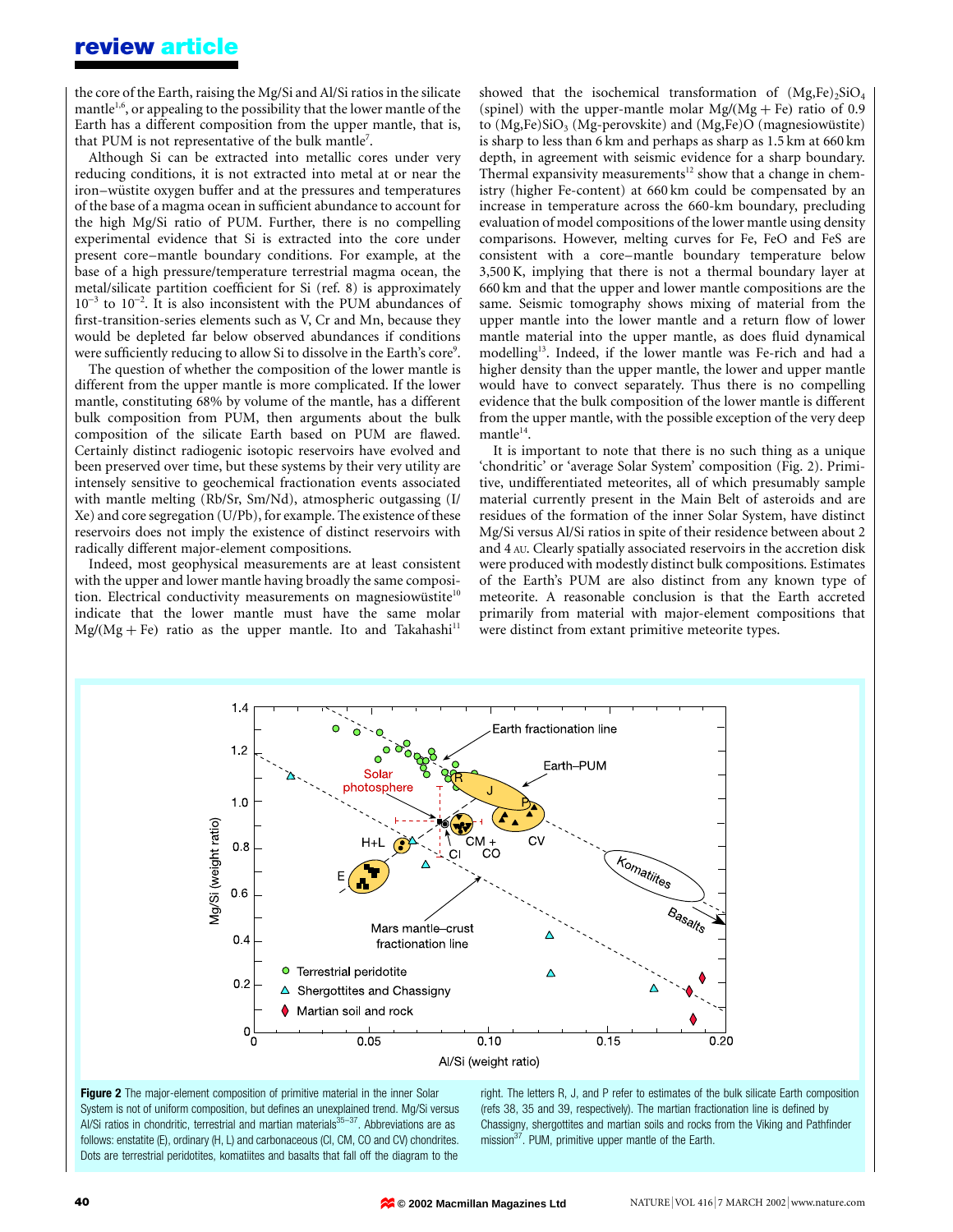#### Oxygen isotopes in the Earth

A cursory examination of the oxygen isotopic composition of meteorites indicates that only the enstatite meteorites (chondrites and achondrites) share a common oxygen reservoir with Earth, ruling out all other individual meteorite types as the `building blocks' of the Earth (Fig. 3). Although the Earth could, in principle, be a mixture of existing meteorite types falling on both sides of the Earth-Moon-enstatite meteorite line, this possibility is unlikely. Clayton and Mayeda<sup>15</sup> point out that the bulk oxygen compositions of the Earth, the Moon and Mars are very similar to ordinary chondrites (Fig. 3). They are sufficiently distinct from carbonaceous chondrites that no more than a few per cent of carbonaceouschondrite-like material contributed to the formation of the Earth and terrestrial planets. Further, the existence of Mars at 1.5 AU with a different oxygen-isotopic composition from the Earth indicates that distinct oxygen reservoirs are preserved over relatively small annuli of heliocentric distance.

The existence of enstatite chondrites points to at least one primitive material with appropriate oxygen-isotopic composition. There is no reason why materials with different characteristics should not have the same oxygen-isotopic composition. Indeed, if the Earth's Moon was formed in a giant impact and the Moon is derived largely from the impactor<sup>16,17</sup>, then at least two large bodies, the proto-Earth and the impactor, had identical oxygen-isotopic composition<sup>18</sup>, and are within error of the oxygen-isotopic ratio in enstatite chondrites and achondrites.

### Initial <sup>187</sup>Os/<sup>188</sup>Os ratio in PUM of the Earth

The chondritic relative abundances of highly siderophile elements (HSE) in Earth's PUM (Fig. 1) are proposed to be the result of late addition of chondritic material to the mantle after core formation had ceased (the 'late veneer'). Rhenium and osmium are two HSEs that are linked by beta decay,  $^{187}$ Re =  $^{187}$ Os +  $\beta$ . Thus Os isotopes can be used as a constraint on Earth's bulk composition. The Earth's PUM has a significantly higher  $187Os/188Os$  ratio than carbonaceous chondrites, effectively ruling them out as the source of the `late veneer' (Fig. 4). The  $PUM$ <sup>187</sup>Os/<sup>188</sup>Os ratio overlaps anhydrous ordinary chondrites and is distinctly higher than anhydrous enstatite chondrites. The identification of anhydrous meteorites with the



**Figure 3** Simplified oxygen-isotope plot of inner Solar System material, after refs 15 and 40-42. The PUM and M (the bulk Moon) are in the small black ellipse on the Earth-Moon-enstatite meteorites line. SNC (shergottite, nakhlite, chassignite) meteorites are believed to be martian (bulk Mars denoted by black ellipse). The Solar System is divided into discrete oxygen reservoirs, and relationships between Solar System objects can be established by use of this technique. CM, CO and CR are carbonaceous chondrites. HED (howardite, eucrite, diogenite) meteorites are believed to be samples of asteroid Vesta. VSMOW, Vienna standard mean ocean water.

'late veneer' is important in the context of the possible identification of material that delivered water to Earth with the material that delivered the siderophile element 'late veneer' (see below).

#### D/H ratios in the Earth, Mars, meteorites and comets

The origin of Earth's water can also be investigated by examining deuterium/hydrogen (D/H) ratios in various planetary materials (Fig. 5). The D/H ratio of Vienna standard mean ocean water (VSMOW) on Earth is  $150 \times 10^{-6}$ , similar to the average for carbonaceous chondrites (150  $\times$  10<sup>-6</sup>). The corresponding average for Mars (there is considerable spread and there is no extant water ocean) is about  $300 \times 10^{-6}$ , similar to the value for comets:  $300 \times 10^{-6}$  (Fig. 5). These observations suggest local and distinct sources for most of the water in Earth and Mars.

It is possible that the D/H ratio on Mars has been raised from its original value by differential loss of H, as is suggested by the elevated D/H ratio in the martian atmosphere (Fig. 5). However, Mars has been outgassed less than the Earth because its smaller mass would lead to more rapid loss of heat. Thus, the lower martian mineral and rock D/H ratios are most probably representative of the solid undegassed planet (Fig. 5). An alternative interpretation<sup>19</sup> notes that the lack of exchange between the martian lithosphere and hydrosphere allows for the possibility that the D/H ratio of the unsampled martian interior could be very different from rocks, minerals and atmosphere. Sampled rocks, minerals and atmosphere could reflect addition of unrecycled cometary material.

#### Indigenous or exogenous sources of the Earth's water

The origin of the Earth's water is intimately associated with the nature of the `building blocks' of Earth. Two schools of thought bracket the possibilities. One view holds that temperatures were too high at 1 AU for hydrous phases to exist in the accretion disk, so that the Earth ]accreted `dry'. Water, and probably organics, were most probably delivered from exogenous sources (such as comets or meteorites) after the Earth had formed. An alternative view holds that the Earth accreted `wet', with anhydrous and hydrous silicate phases among the material accreted to the growing planet. In this view, Earth's water has an indigenous origin. We note that one version of the magma-ocean hypothesis<sup>20-23</sup> requires the Earth's magma ocean to be hydrous ( $\sim$ 3 to 4 wt% H<sub>2</sub>O).

Delivery of water while metal is present would lead to H being extracted to the core through metal-silicate equilibrium<sup>24</sup>. The



Figure 4 <sup>187</sup>Os/<sup>188</sup>Os ratios in carbonaceous, ordinary and enstatite chondrites, and in the Earth's primitive upper mantle. The ratios are distinct and are diagnostic of the nature of the Earth's 'late veneer'<sup>43</sup>. Mars is not plotted because the uncertainty in its initial  $187$ Os/ $188$ Os ratio is larger than the range of the x axis.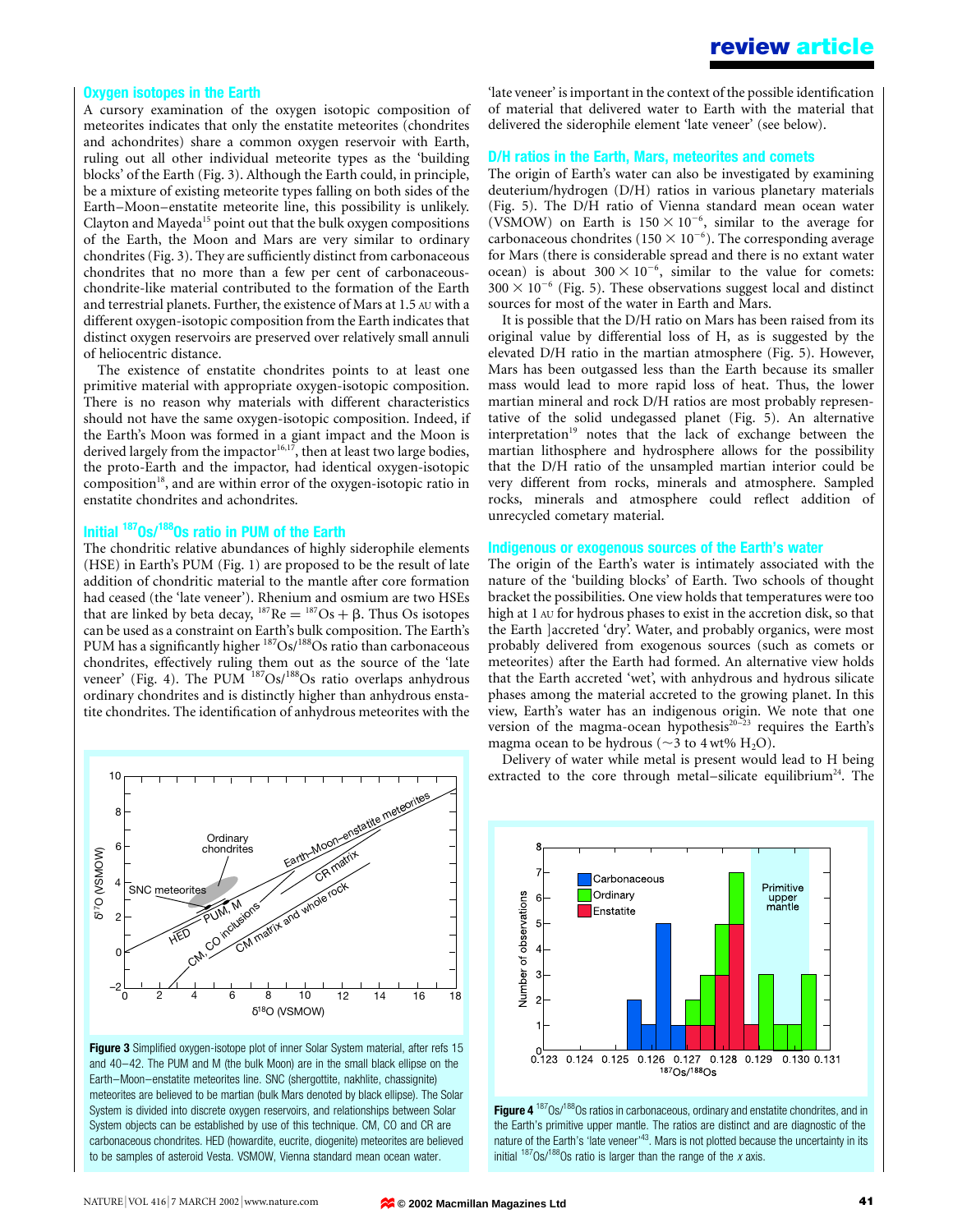efficiency of this process is not well characterized, but work until now suggests that Earth must have had large additions of water during accretion so that there was enough left in the mantle to make the oceans. Given such water additions, there are a number of possible ways in which the Earth received its water:

(1) Earth could have accreted `dry' with all water being added late in accretion from carbonaceous chondrites, or `wet' with some addition of water from carbonaceous chondrites (exogenous). In this case, the amount of carbonaceous chondrite material added would scale directly with the mass of water in the Earth. However, as discussed below, neither scenario is consistent with the observation that the HSE `late veneer' and the Earth's Kr/Xe ratio are not carbonaceous chondritic.

Late delivery of water from carbonaceous chondritic material must be consistent with the siderophile element 'late veneer' (see Fig. 1). Let us make conservative assumptions designed to maximize the possibility that late-delivered asteroidal material is the source both of the Earth's water and the 'late veneer'. The mass of the Earth is  $5 \times 10^{27}$  g and the mass of the Earth's mantle is  $4.11 \times 10^{27}$  g. The minimum mass of water in the Earth is the current water content of the Earth's oceans, about  $1.4 \times 10^{24}$  g. We note, however, water masses up to 50 times this amount have been postulated<sup>25</sup>. The abundance level of siderophile elements which characterize the `late veneer' is  $0.003 \times CI$  (Fig. 1), where CI is the abundance of siderophile elements in CI carbonaceous chondrites. It has been suggested that the abundance level might be as high as  $0.007 \times CI$ (ref.  $26$ ), but this factor-of-two uncertainty is insignificant for the arguments that follow. The mass of material necessary to generate the siderophile element 'late veneer' is about  $10^{25}$  g if the 'late veneer' is mixed throughout the entire mantle of the Earth, and about 0.3  $\times$  10<sup>25</sup> g if the 'late veneer' is mixed only into the upper mantle.

Using these numbers, assuming carbonaceous chondritic material containing 10wt% water, and assuming that the fraction of water retained by Earth is 1, the mass of material accreted to yield the minimum mass of water in the Earth is  $1.4 \times 10^{25}$  g. This value is not distinguishable from the mass of material needed to generate the 'late veneer' in the whole mantle,  $10^{25}$  g, but appears to be a factor of five too high if the 'late veneer' is only mixed into the upper mantle  $(0.3 \times 10^{25} \text{ g})^{26}$ . Moreover, addition of such a water-rich `late veneer' would require carbonaceous chondritic material, but the Os-isotopic compositions of carbonaceous chondrites are inconsistent with that of the Earth's PUM.



Figure 5 The D/H ratios in H<sub>2</sub>O in three comets, meteorites, Earth, protosolar H<sub>2</sub>, and Mars<sup>19,28,29,44-46</sup>. CC, carbonaceous chondrites; LL3-IW, interstellar water in Semarkona; LL3-PS, protostellar water in Semarkona. D/H, deuterium/hydrogen ratio. ATM, atmosphere.

Recall, further, that we have made the most conservative assumptions. C-type asteroids are concentrated in the outer part of the Main Belt. CI, CM and CR carbonaceous chondrites contain 3,600-11,800 p.p.m. H (ref. 27), corresponding to about 3–9 wt%  $H_2O$  if all the H is in  $H_2O$ . It is unclear how much of the H measured is bound up in organic material rather than  $H_2O$ . Thus, the average H<sub>2</sub>O-content of these carbonaceous chondrites may be much less than the maximum value of about  $9$  wt%  $H_2O$ . CO carbonaceous chondrites contain trivial amounts of H. Other asteroid types, such as S-types, are concentrated in the inner part of the belt and are anhydrous. If the average water content of the accreting material is lower than 10wt%, as it must have been because other lower watercontent or anhydrous material must also have been accreted, then the mass of material required to generate the minimum mass of water in the Earth would increase inversely with the average water content of accreting material. If the fraction of water retained is less than 1, as seems probable, the mass required also increases by inverse relation. If the 'late veneer' is restricted to the upper mantle, only, then the mass required to deliver the minimum mass of the Earth's water is three times higher than that required to deliver the `late veneer'. If the mass of the Earth's water exceeds the minimum (one Earth ocean mass) used here, as seems inevitable, the mass of material required to deliver that water would exceed the mass required by the `late veneer' by a precisely proportionate amount.

Stated differently, there is equivalence between the mass of the `late veneer' and the mass of water only if the hydrous material averages 10wt% water, the fraction of water retention is one, the mass of water in the Earth corresponds to one Earth ocean (the minimum mass), the 'late veneer' is mixed throughout the mantle, and currently unsampled hydrous material with PUM isotopic ratios was accreted.

(2) Earth could have accreted `wet'with some exogenous addition of water from comets. Indigenous Earth water could have had D/H ratios representative of the inner Solar System, that is, low values because of relatively higher nebular temperatures, perhaps like protosolar hydrogen  $(2-3 \times 10^{-5})^{28}$ , in which case a cometary contribution of up to 50% is possible. Alternatively, indigenous Earth water could have had D/H ratios representative of a protostellar water component identified in meteorites (~9  $\times$  10<sup>-5</sup>)<sup>29</sup>, in which case there could be as little as a  $10-15%$  cometary contribution<sup>19</sup>.

Delivery of water from comets can be evaluated in the light of other cometary geochemical data. For instance, for an assumed Ar/  $H_2O$  ratio of  $1.2 \times 10^{-7}$  in the bulk Earth, comets like Hale–Bopp with an approximately solar ratio of  $Ar/H<sub>2</sub>O$  (ref. 30) would bring in  $2 \times 10^4$  more Ar than is presently in the Earth's atmosphere<sup>31</sup>, if 50% of Earth's water, the maximum amount permitted by D/H ratios, was derived from comets. If this measurement of comet Hale-Bopp is applicable to all comets (note that an Ar/O ratio of less than 0.1 times the solar ratio has recently been reported for comet LINEAR<sup>32</sup>) that collided with Earth over Solar System history, then there has been minimal delivery of water in the form of comets subsequent to core formation. Both Ar/H<sub>2</sub>O and D/H data suggest either that (1) the 'late veneer' was non-cometary water-bearing material or that (2) Earth accreted `wet'.

(3) Earth could have accreted `wet', that is, from hydrous and anhydrous materials, with no significant addition of water from exogenous sources. In this case, hydrous phases would have a mean D/H ratio yielding VSMOW in liquid water. Oxygen, D/H and Os isotopic ratios all point to this scenario being most likely, as these ratios rule out extant meteoritic materials as sources of the Earth's water. If the Ar/ $H_2O$  ratio measured in comet Hale-Bopp is correct and representative of all comets colliding with Earth (again, see ref. 32), then cometary water may also be ruled out. The most probable source of water is a hydrous inner Solar System reservoir at approximately 1 AU, but we cannot formally rule out a single wet planetary embryo from the asteroid belt or a large comet with the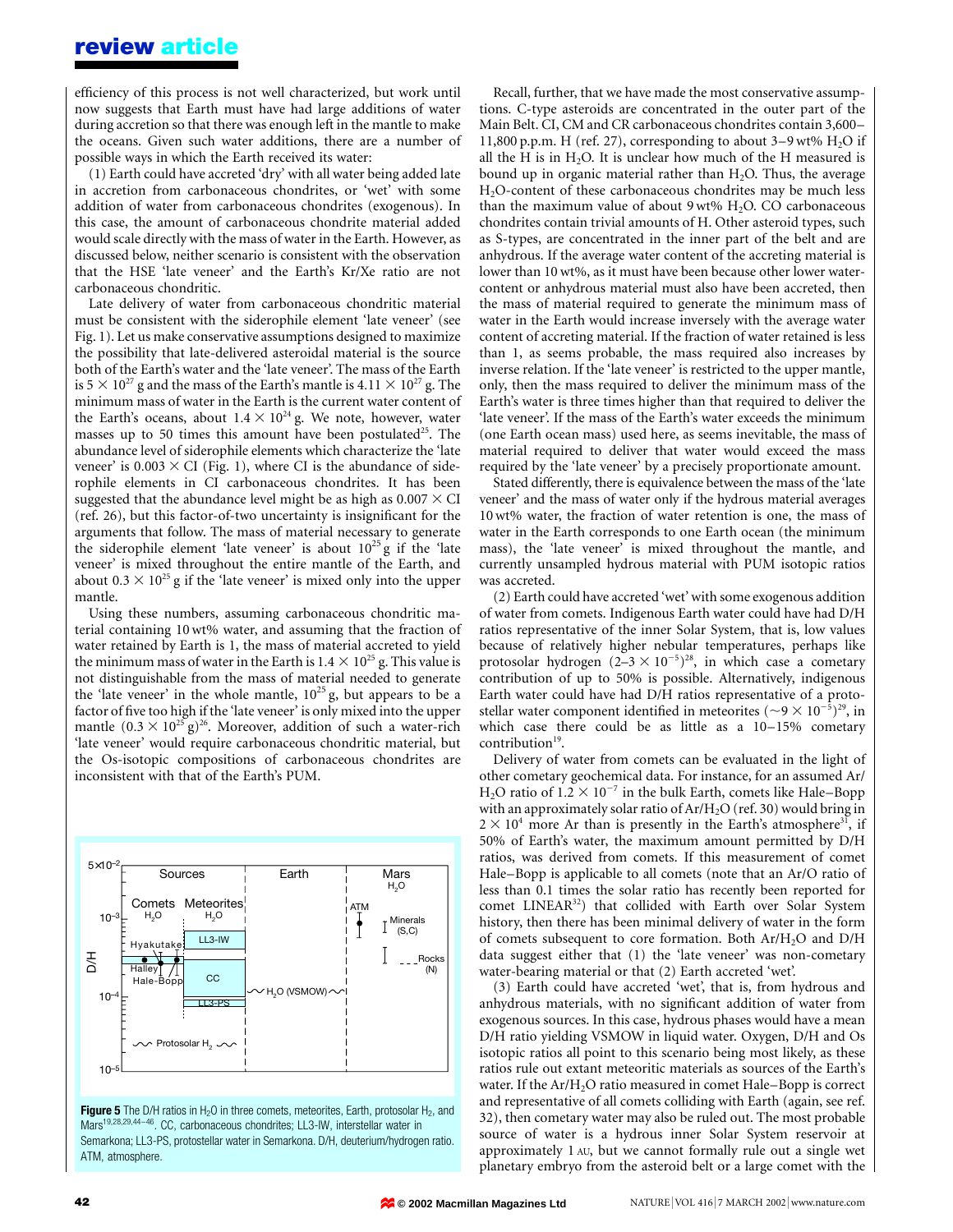appropriate elemental and isotopic characteristics<sup>33</sup>. Such an asteroid or comet would have to be unlike any sampled materials, however.

#### Kr/Xe ratios

 $84$ Kr/ $130$ Xe ratios in the Earth's atmosphere, average Solar System material, CI carbonaceous chondrites, and enstatite chondrites<sup>34</sup>, are given in Table 1. It is immediately clear that Earth's noble gases are distinct from both types of primitive meteorites. These differences may have arisen from some secondary process. Regardless, it seems unlikely that Earth's Kr/Xe ratio is derived from carbonaceous chondrites.

#### What the Earth is not made of

Selected features of the Earth, Mars, primitive meteorites, and comets imply mutually inconsistent requirements for the Earth to be composed of extant materials. For example:

(1) The major-element composition of the PUM of the Earth seems to be part of a progression of closely related compositions (Fig. 2). There is a continuum of planetary materials increasing in Mg/Si and Al/Si ratios in the order: enstatite, ordinary, bulk Mars, carbonaceous chondrites, PUM.

(2) Oxygen isotopes require that the Earth be made of either enstatite meteorites or a mixture of meteorites falling above and below the Earth–Moon–enstatite meteorite mass fractionation line (Fig. 3). The similarity of the bulk oxygen-isotopic composition of the Earth and chondritic meteorites precludes more than a few per cent of carbonaceous chondritic material accreting to the Earth (Fig. 3). Further, the existence of Mars at 1.5 AU with a different oxygen-isotopic composition from the Earth points to distinct oxygen reservoirs being preserved over relatively small annuli of heliocentric distance.

(3) The Os-isotopic composition of the PUM of the Earth, believed to be that of a late addition called the 'late veneer', is inconsistent with water-bearing carbonaceous chondrites, but is consistent with anhydrous ordinary chondrites (Fig. 4).

(4) Measurements of D/H ratios in Earth and carbonaceous chondrites differ from Mars and comets by about a factor of two (Fig. 5). These observations are best explained by an indigenous and distinct source of most of the water on Earth.

(5) Measurements of  ${}^{84}\text{Kr} / {}^{130}\text{Xe}$  ratios in Earth's atmosphere are different from extant carbonaceous and ordinary chondritic meteorites.

(6) A source of water further from the Sun than 1 AU requires water-bearing carbonaceous chondrites to deliver water. Mass balance considerations, however, indicate that even the minimum water budget of the Earth being delivered in this manner would lead to excesses of highly siderophile elements in the PUM relative to observation, if the `late veneer' is mixed only into the upper mantle. Comets can deliver no more than 50wt% of the Earth's minimum water budget.

#### What the Earth is made of

The logical conclusion of the previous discussion of major element, O and Os isotope, noble gas and D/H data is that the Earth accreted at least in part from hydrous materials that are not represented in

| Table 1 Ratios of <sup>84</sup> Kr/ <sup>130</sup> Xe in various Solar System objects <sup>34</sup>                                |                                                            |
|------------------------------------------------------------------------------------------------------------------------------------|------------------------------------------------------------|
| Object                                                                                                                             | 84Kr/ <sup>130</sup> Xe ratio                              |
| Solar System<br>CI carbonaceous chondrites<br><b>Fnstatite chondrites</b>                                                          | $0.7 \times 10^{-2}$<br>$5.1 \times 10^{-2}$<br>$(5 - 23)$ |
| Earth's atmosphere                                                                                                                 | $12 \times 10^{-2}$                                        |
| We note that extant meteorites have <sup>84</sup> Kr/ <sup>130</sup> Xe ratios that are very different from Earth's<br>atmosphere. |                                                            |

our meteorite collections—they are no longer extant in the inner Solar System. Free water in the Earth is derived from such material accreted after core formation effectively ceased. A cometary contribution of less than 50wt% of the Earth's minimum water budget cannot be presently excluded.

In this case, the similarity of the  $187Os/188Os$  ratio in PUM with ordinary chondrites and oxygen isotopic composition of PUM with the enstatite meteorites is prima facie evidence for the existence of Earth-building materials sharing some properties in common with various extant meteorites, although no extant meteorites share all of the properties of Earth material. All such material is either contained in the Earth and Moon or was ejected from the inner Solar System, consistent with the fate of material during the giant impact that is believed to have formed the Moon. Earth-forming material contained both metal and silicate, at least some portion of which was hydrous.

Although comets and known meteorite types are not suitable candidates for exogenous sources for most of Earth's water, we note that many potential exogenous, water-bearing materials have not yet been characterized or recognized. Studies of Kuiper-belt objects, trans-neptunian objects, interplanetary dust particles (IDPs), interstellar ice, and rare meteorites may all offer new insights into this problem. Only if we postulate the existence of hydrous material with ordinary chondritic Os isotopes, a material not currently sampled on Earth, can the `late veneer' be reconciled with the Earth's water budget.

A unique bulk composition for Earth implies that compositionally distinct reservoirs were maintained in the main asteroid belt and in planetesimals at Earth's and Mars' semi-major axes. The distinct oxygen-isotope signatures of Earth and Mars reinforce that conclusion. The implication is that there was not widespread mixing of the bulk of the material in the inner Solar System during accretion and that planetary objects forming in the inner Solar System received the overwhelming majority of their masses from narrow annuli around the Sun.  $\Box$ 

- 1. Wänke, H. Constitution of terrestrial planets. Phil. Trans. R. Soc. Lond. 303, 287-302 (1981).
- 2. Chou, C.-L. Fractionation of siderophile elements in the Earth's upper mantle. Proc. Lunar Planet. Sci. Conf. 9, 219-230 (1978).
- 3. Brearley, A. J. & Jones, R. H. in Planetary Materials. Reviews in Mineralogy Vol. 36 (ed. Papike, J. J.) 3-1-3-398 (The Mineralogical Society of America, Washington DC, 1998).
- 4. Brown, P. G. et al. The fall, recovery, orbit, and composition of the Tagish Lake meteorite: a new type of carbonaceous chondrite. Science 290, 320-325 (2000).
- 5. Drake, M. J. Accretion and primary differentiation of the Earth: a personal journey. Geochim. Cosmochim. Acta 64, 2363-2370 (2000).
- Allegre, C. J., Poirer, J.-P., Humler, E. & Hofmann, A. W. The chemical composition of the Earth. Earth Planet. Sci. Lett. 134, 515±526 (1995).
- 7. Anderson, D. L. Composition of the Earth. Science 243, 367-370 (1989).
- 8. Wade, J. & Wood, B. J. The Earth's "missing" niobium may be in the core. Nature 409, 75-78 (2001).
- 9. Drake, M. J., Newsom, H. E. & Capobianco, J. C. V, Cr, and Mn in the Earth, Moon, EPB, and SPB and the origin of the Moon: Experimental studies. Geochim. Cosmochim. Acta 53, 2101-2111 (1989).
- 10. Wood, B. J. & Nell, J. High-temperature electrical conductivity of the lower-mantle phase (Mg,Fe)O. Nature 351, 309-311 (1991).
- 11. Ito, E. & Takahashi, E. Post-spinel transformations in the system  $Mg_2SiO_4-Fe_2SiO_4$  and some geophysical implications. *J. Geophys. Res.* 94, 10637-10646 (1989).
- 12. Chopelas, A. & Boehler, R. Thermal expansivity in the lower mantle. Geophys. Res. Lett. 19, 1983–1986 (1992).
- 13. Tackley, P. J., Stevenson, D. J., Glatzmaier, G. A. & Schubert, G. Effects of an endothermic phase transition at 670 km depth in a spherical model of convection in the Earth's mantle. Nature 361, 699-704 (1993).
- 14. Kellogg, L. H., Hager, B. H. & Van der Hilst, R. D. Compositional stratification in the deep mantle. Science 283, 1881-1884 (1999).
- 15. Clayton, R. N. & Mayeda, T. K. Oxygen isotope signatures of hydration reactions in solar system materials. 11th Annu. V. M. Goldschmidt Conf. Abstr. no. 3648, LPI Contribution No. 1088 (Lunar and Planetary Institute, Houston, 2001).
- 16. Cameron, A. G. W. in Origin of the Earth and Moon (eds Canup, R. M. & Righter, K.) 133-144 (Univ. Arizona Press, Tucson, 2000).
- 17. Canup, R. M. & Asphaug, E. The Moon-forming impact. Nature 412, 708-712 (2001).
- 18. Weichert, U. et al. Oxygen isotope homogeneity of the Moon. Lunar Planet. Sci. Conf. 32, Abstr. no. 1669, LPI Contribution No. 1080 (Lunar and Planetary Institute, Houston, 2001).
- 19. Owen, T. & Bar-nun, A. in Origin of the Earth and Moon (eds Canup, R. M. & Righter, K.) 459-471 (Univ. Arizona Press, Tucson, 2000).
- 20. Righter, K., Drake, M. J. & Yaxley, G. Prediction of siderophile element metal/silicate partition